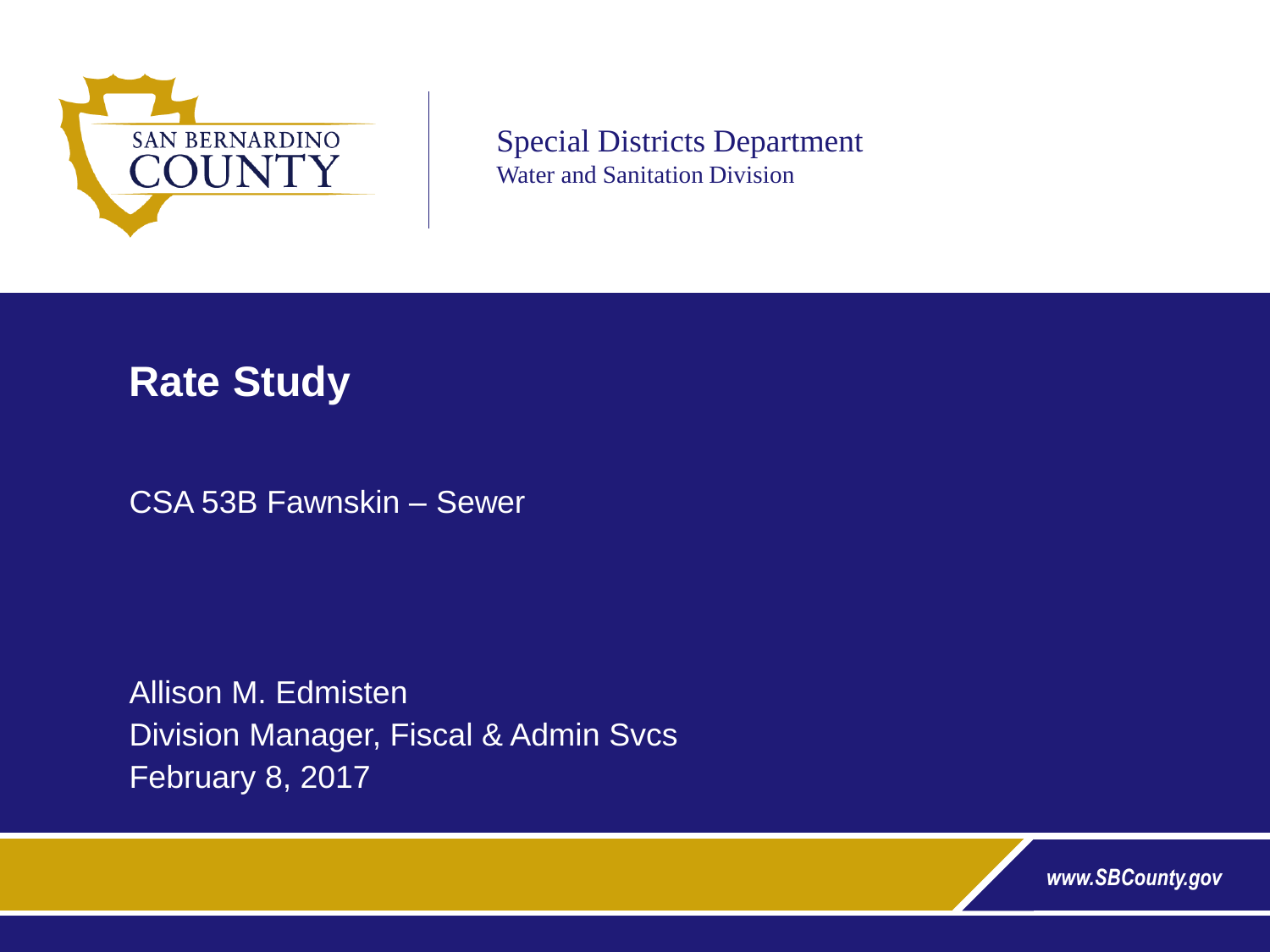- **Background**
- **Finances**
- Rates & Rate Impacts
- **Proposition 218**
- **Next Steps**

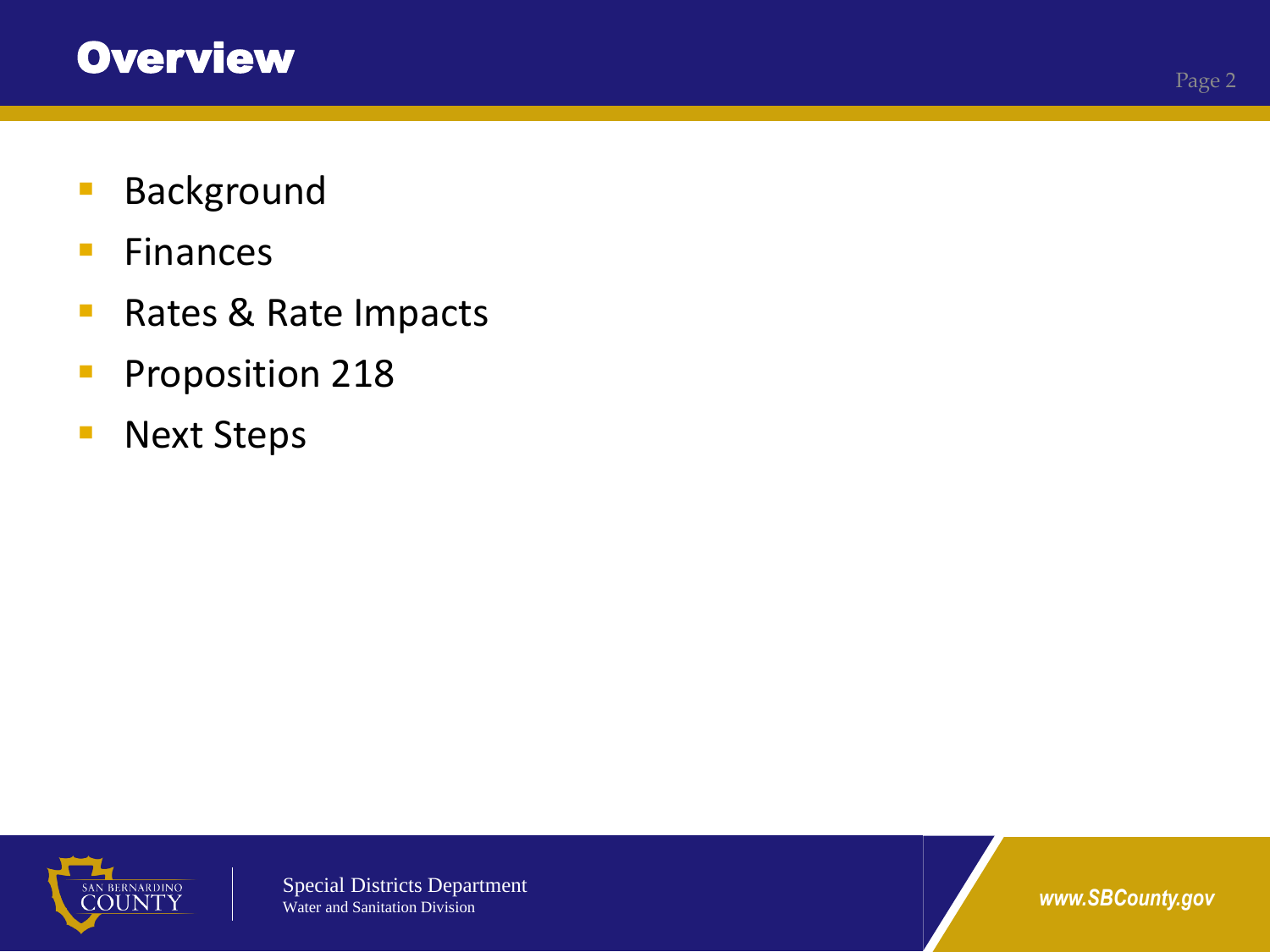- **Regulatory Changes**
- **Capital Improvements/Aging Infrastructure**
- **Financial Stability of the District**

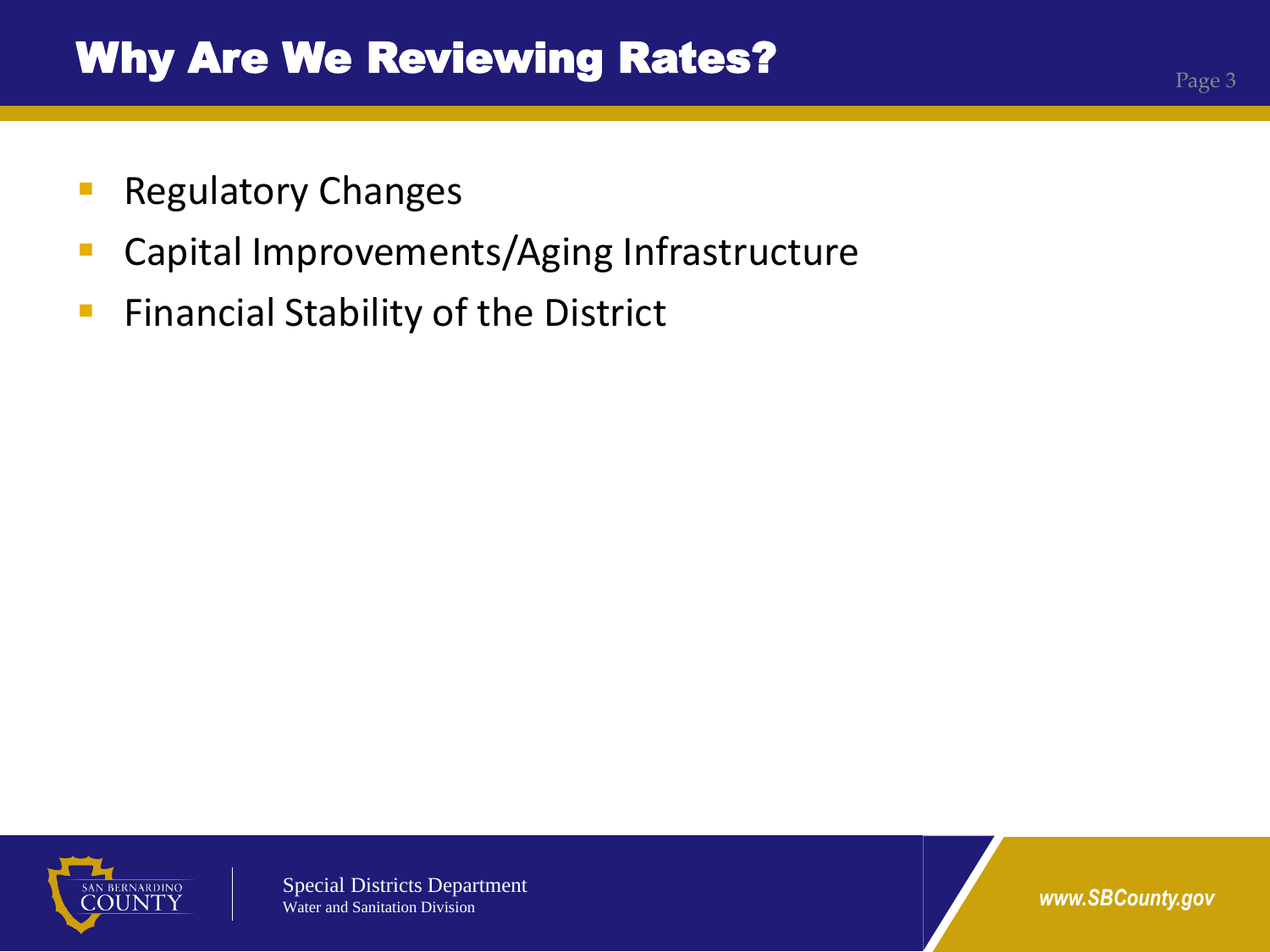- CSA 53B serves the area of Fawnskin by providing sewer services.
	- Fawnskin has approximately 962 sewer connections, with 1,259 EDU's, which equates to a population of roughly 3,559
- In December 2015, the Department received approval from the County Administrative Office to conduct a rate study for all of the water and sanitation districts.
	- Black and Veatch was the consultant awarded the contract and has been working with staff over the last year to determine the revenue requirements in order to keep each water and sanitation district fiscally solvent.

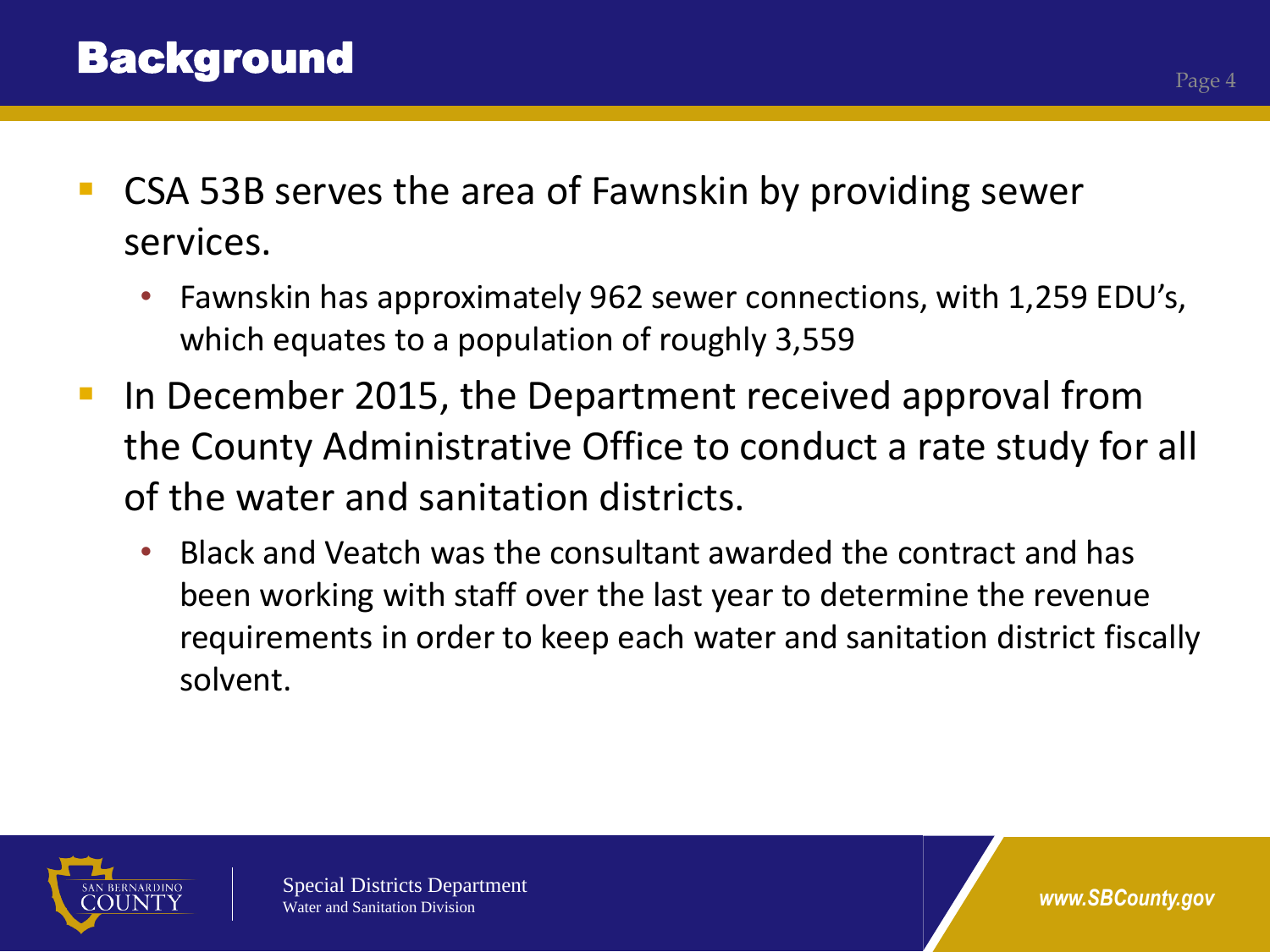- **The last implemented rate adjustments occurred in 2013-14.**
- **Sewer operating costs have started to rise, but the District was able to** control costs by controlling capital expenditures over the past 2 years.



**Minor capital improvements have occurred, but there are anticipated high**cost, high-priority projects that need to be addressed.



Page 5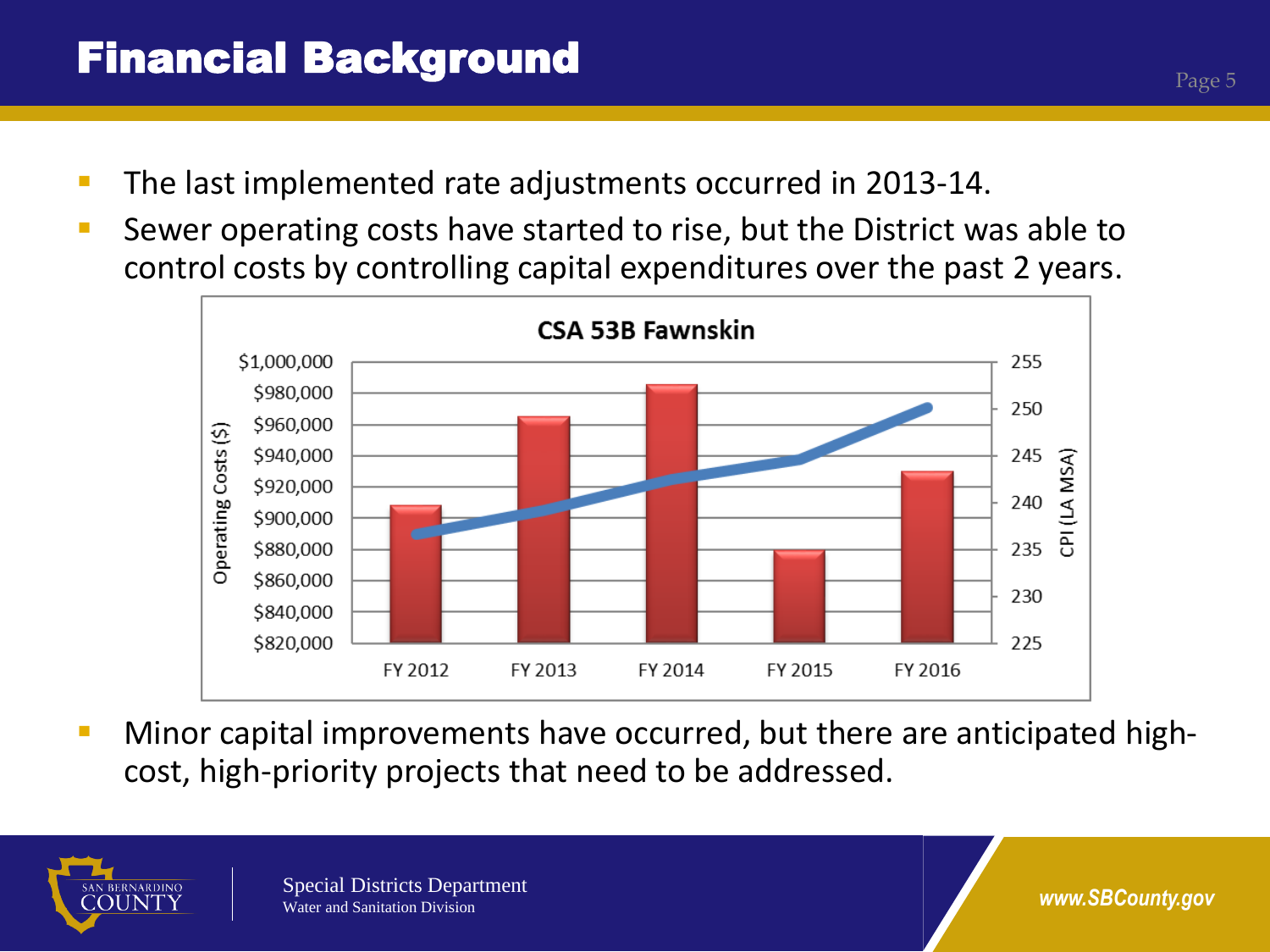- Developed financial projections to determine annual revenue requirements and any necessary rate adjustments.
	- Based on customer billing information
	- Analyzed FY 2012 to FY 2016 historical data and FY 2017 budget
	- \$368k per year for annual maintenance, repairs, rehab
	- Operating cost inflation projected at 2-4%



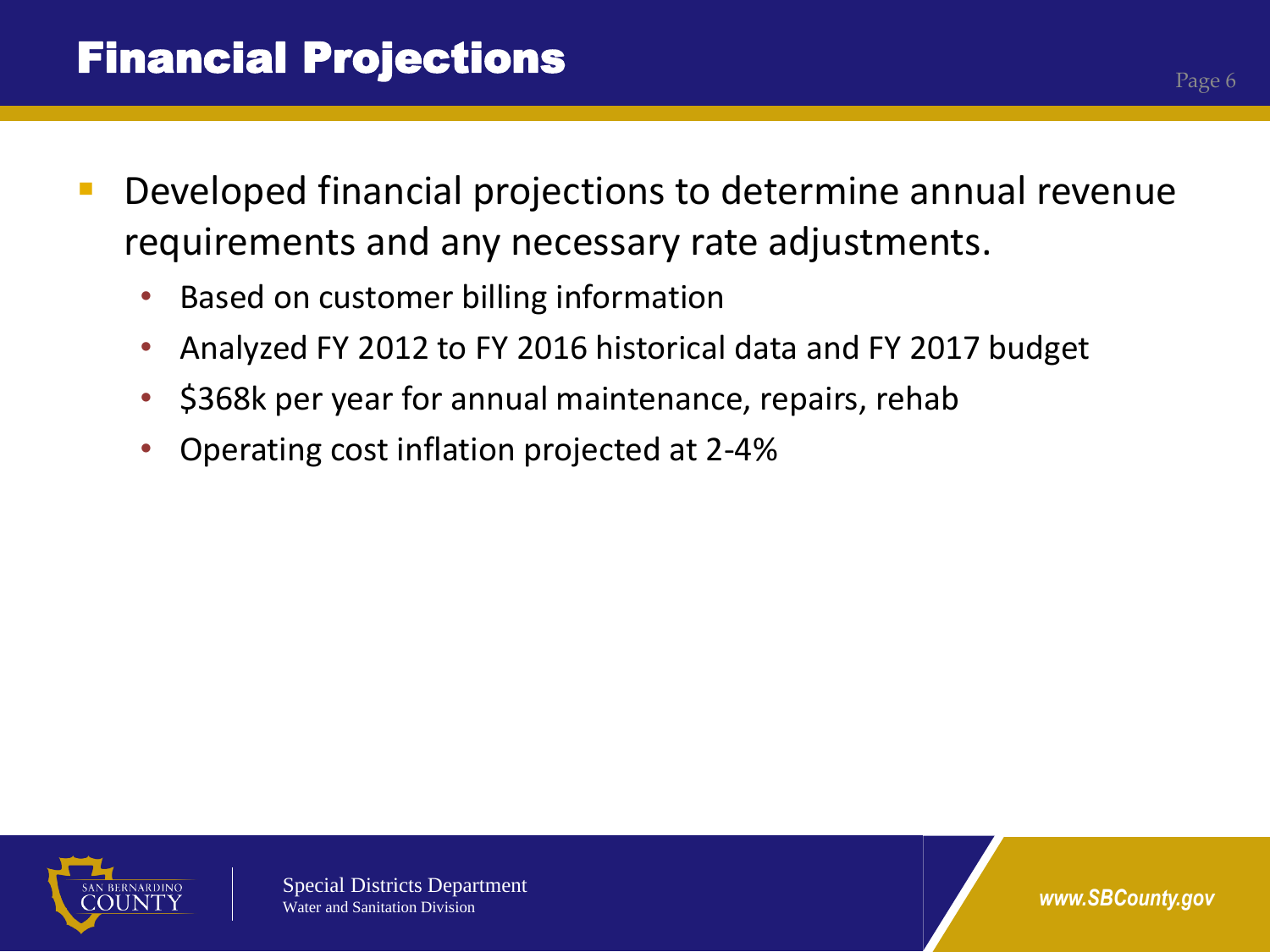**Sewer operating fund projections with rate increases.** 



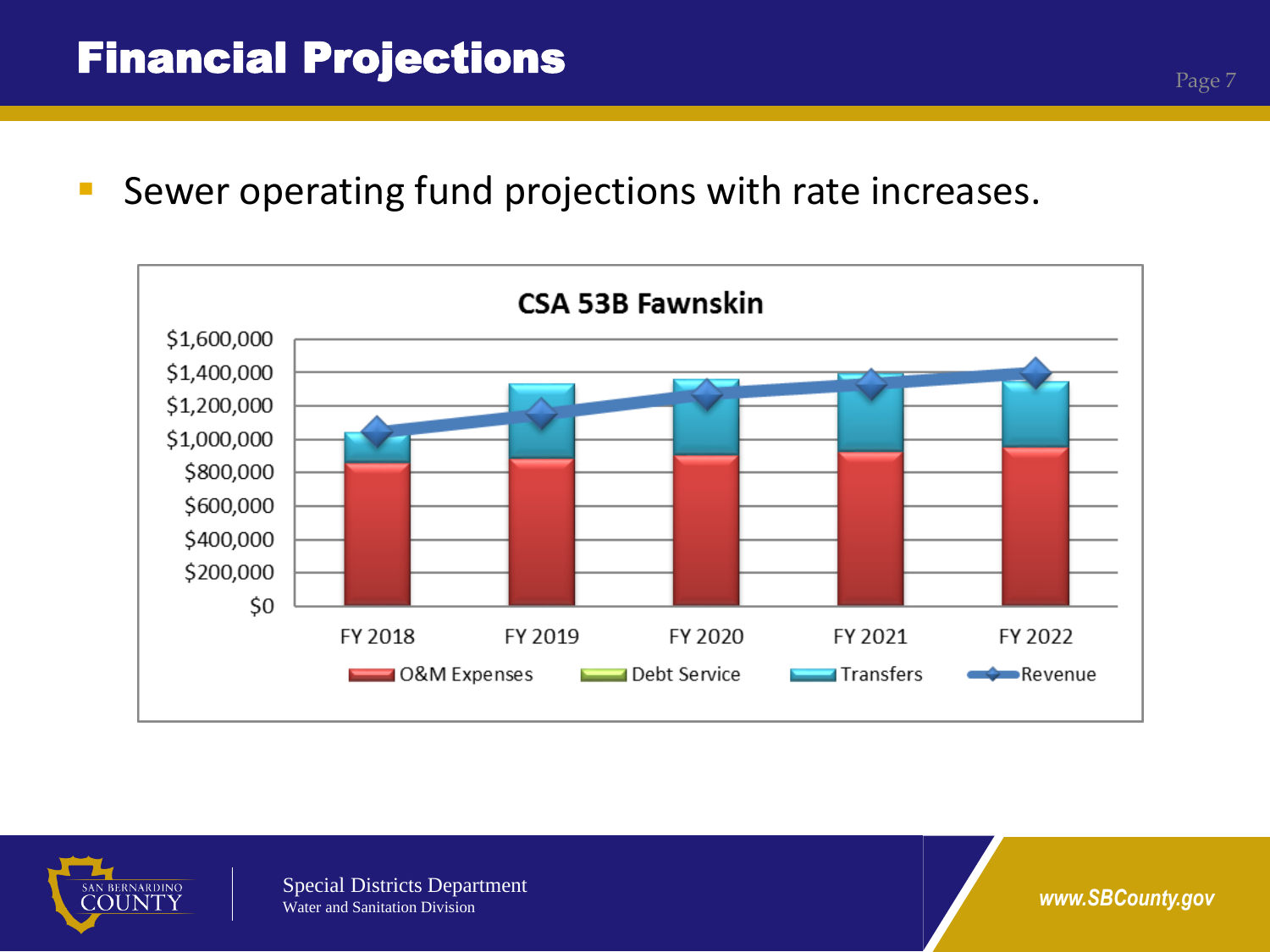- Capital Improvement Program expenditures over the fiveyears.
	- Capital expenditures include routine projects that keep the system in working condition and one-time additions/betterments





Special Districts Department Water and Sanitation Division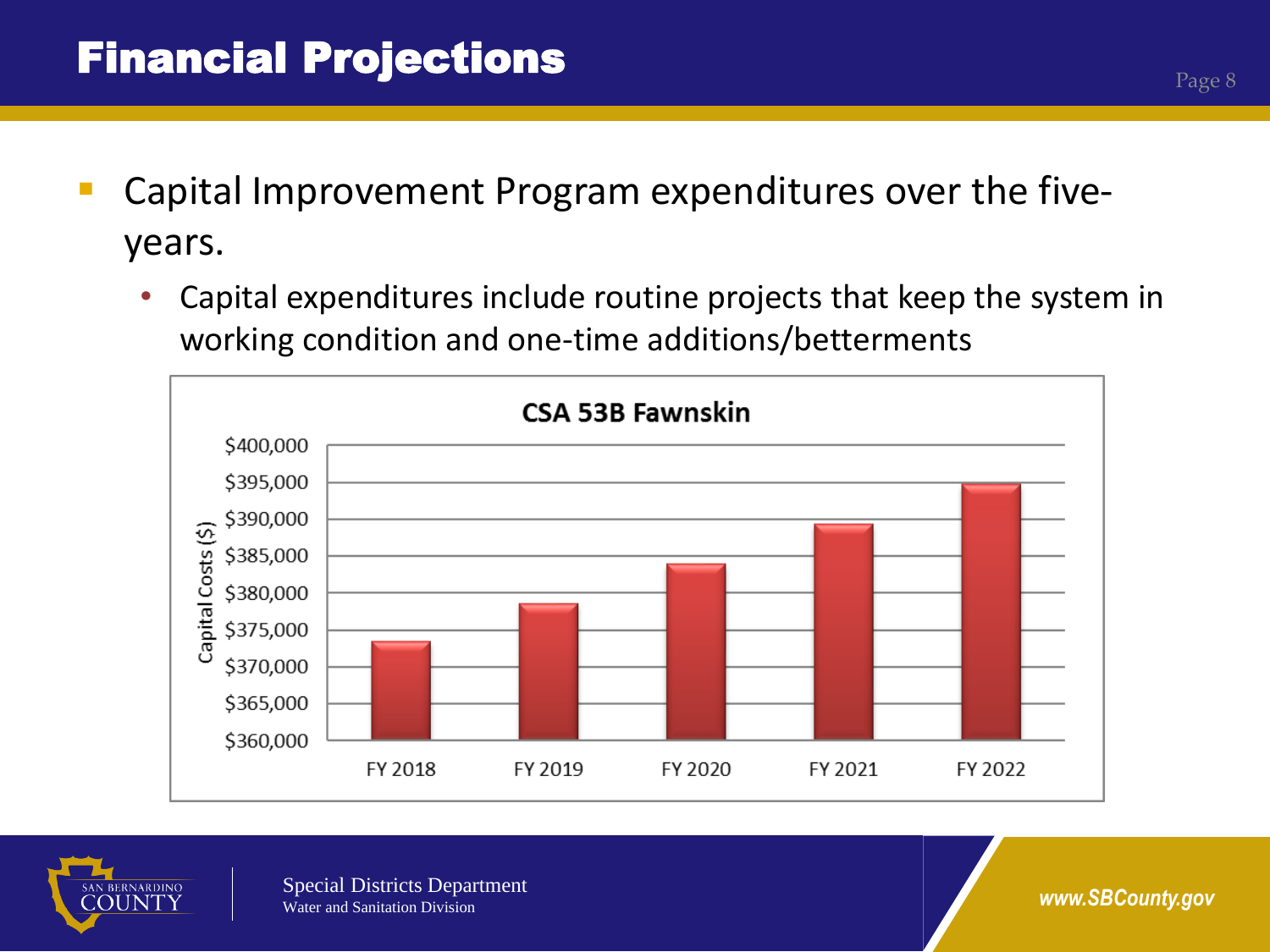## Financial Projections

- Other planned Capital Improvement Projects
	- Ongoing collection system repairs
	- Driveway replacement for wet wells A, B, & C
	- Vacuum Line Replacement
	- Slip Line and Point Repairs
	- Manhole raising and rehab



*www.SBCounty.gov*

Page 9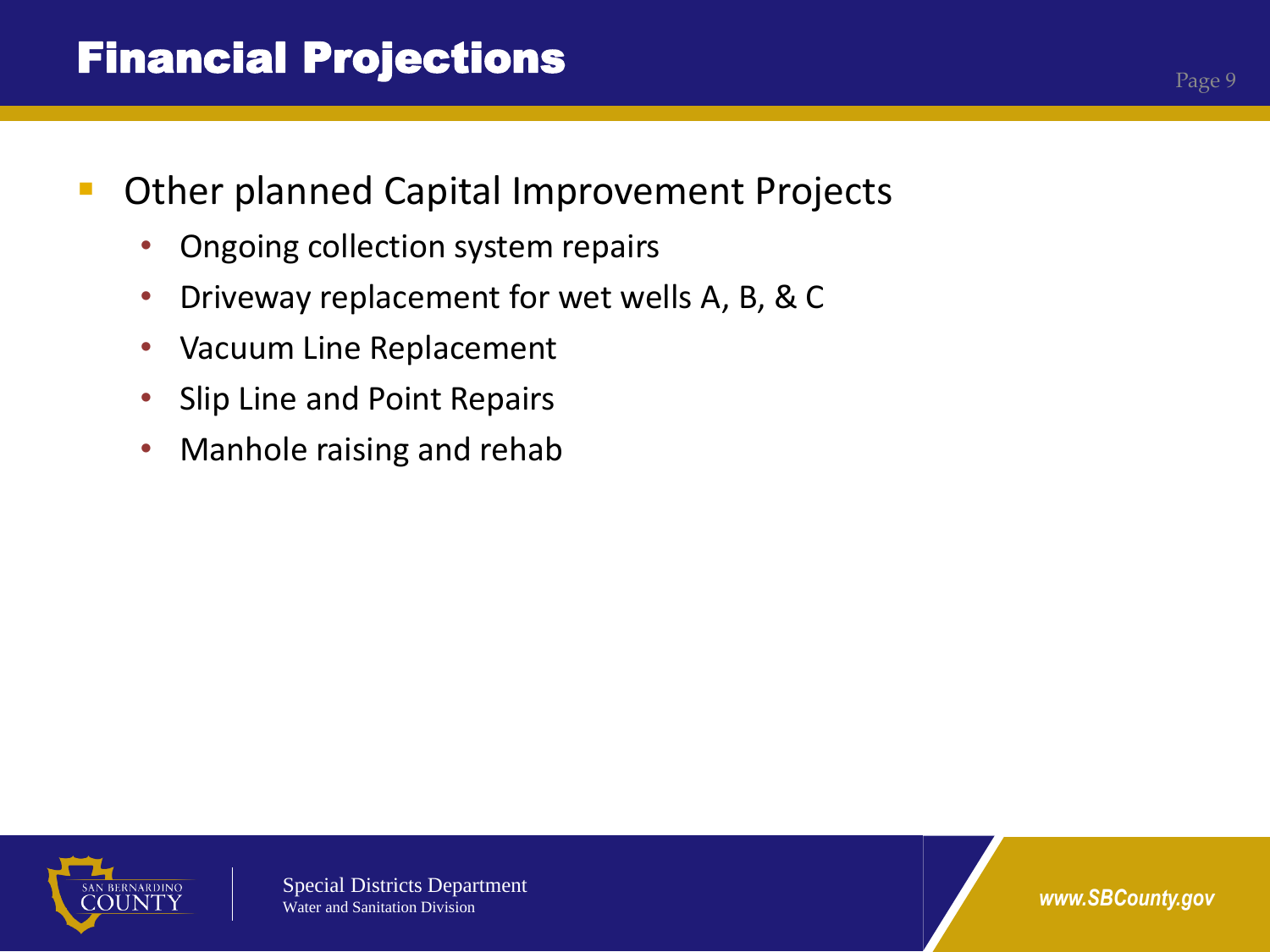

- **Rate increases needed to sustain financial stability and keep** up with inflationary cost increases
	- Rate increase recommendations for sewer are 10.5% per year for the first three years and 5% for the last 2 years.



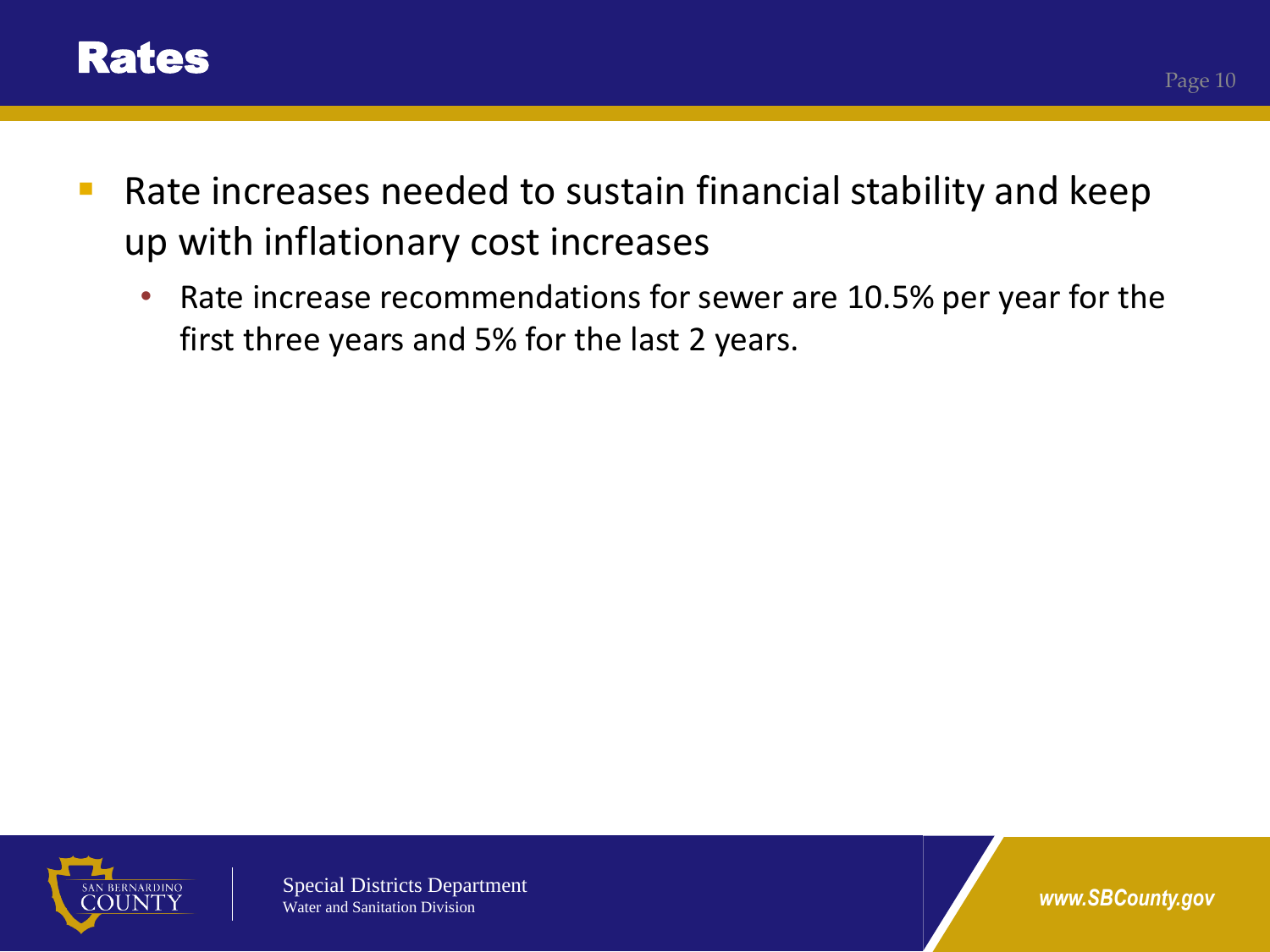| <b>Sewer</b>                    |                |  |  |  |  |  |  |  |
|---------------------------------|----------------|--|--|--|--|--|--|--|
| <b>Customer</b>                 | <b>FY 2016</b> |  |  |  |  |  |  |  |
| <b>Flat Charge</b>              | (S/monthly)    |  |  |  |  |  |  |  |
| <b>Equivalent Dwelling Unit</b> | \$61.96        |  |  |  |  |  |  |  |

## **Existing Rate Structure** *Proposed Rate Structure*

| <b>Sewer</b>                    |                              |  |  |  |  |  |  |  |
|---------------------------------|------------------------------|--|--|--|--|--|--|--|
| <b>Customer</b>                 |                              |  |  |  |  |  |  |  |
| <b>Flat Charge</b>              | $(\frac{5}{\text{Monthly}})$ |  |  |  |  |  |  |  |
| <b>Equivalent Dwelling Unit</b> |                              |  |  |  |  |  |  |  |
| <b>FY 2018</b>                  | \$68.47                      |  |  |  |  |  |  |  |
| FY 2019                         | \$75.66                      |  |  |  |  |  |  |  |
| FY 2020                         | \$83.60                      |  |  |  |  |  |  |  |
| FY 2021                         | \$87.78                      |  |  |  |  |  |  |  |
| FY 2022                         | \$92.17                      |  |  |  |  |  |  |  |

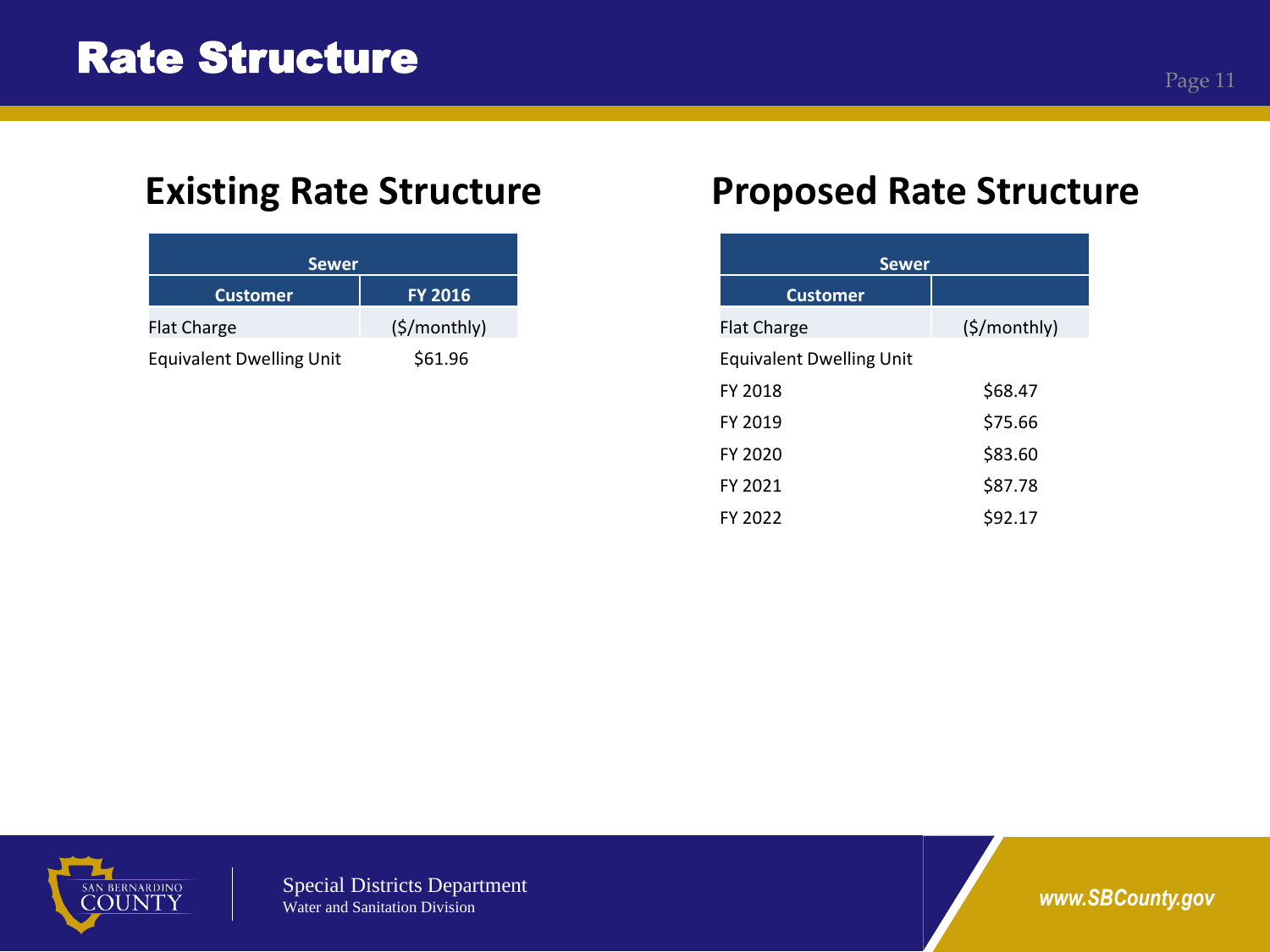|                                | <b>Current</b>   |              | Year        |              | Year           |         | Year                    |         | Year             |              | Year  |  |
|--------------------------------|------------------|--------------|-------------|--------------|----------------|---------|-------------------------|---------|------------------|--------------|-------|--|
| <b>Description</b>             | Year             |              | $\mathbf 1$ |              | $\overline{2}$ |         | $\overline{\mathbf{3}}$ |         | $\boldsymbol{4}$ |              | 5     |  |
| Sewer Monthly Charge           |                  |              |             |              |                |         |                         |         |                  |              |       |  |
| Monthly Fee per EDU            | $\zeta$<br>61.96 | $\mathsf{S}$ | 68.47       | $\zeta$      | 75.66          | $\zeta$ | 83.60                   | $\zeta$ | 87.78            | $\mathsf{S}$ | 92.17 |  |
|                                |                  |              |             |              |                |         |                         |         |                  |              |       |  |
| <b>Existing Rate Structure</b> |                  | $\mathsf{S}$ | 61.96       | $\mathsf{S}$ | 68.47          | \$      | 75.66                   | $\zeta$ | 83.60            | S.           | 87.78 |  |
| <b>Proposed Rate Structure</b> |                  | \$           | 68.47       | $\mathsf{S}$ | 75.66          | \$      | 83.60                   | $\zeta$ | 87.78            | Ś            | 92.17 |  |
| Increase $(\xi)$ per month     |                  | \$           | 6.51        |              | 7.19           | $\zeta$ | 7.94                    | \$      | 4.18             | S            | 4.39  |  |
| Increase (%) per month         |                  |              | 10.5%       |              | 10.5%          |         | 10.5%                   |         | 5.0%             |              | 5.0%  |  |

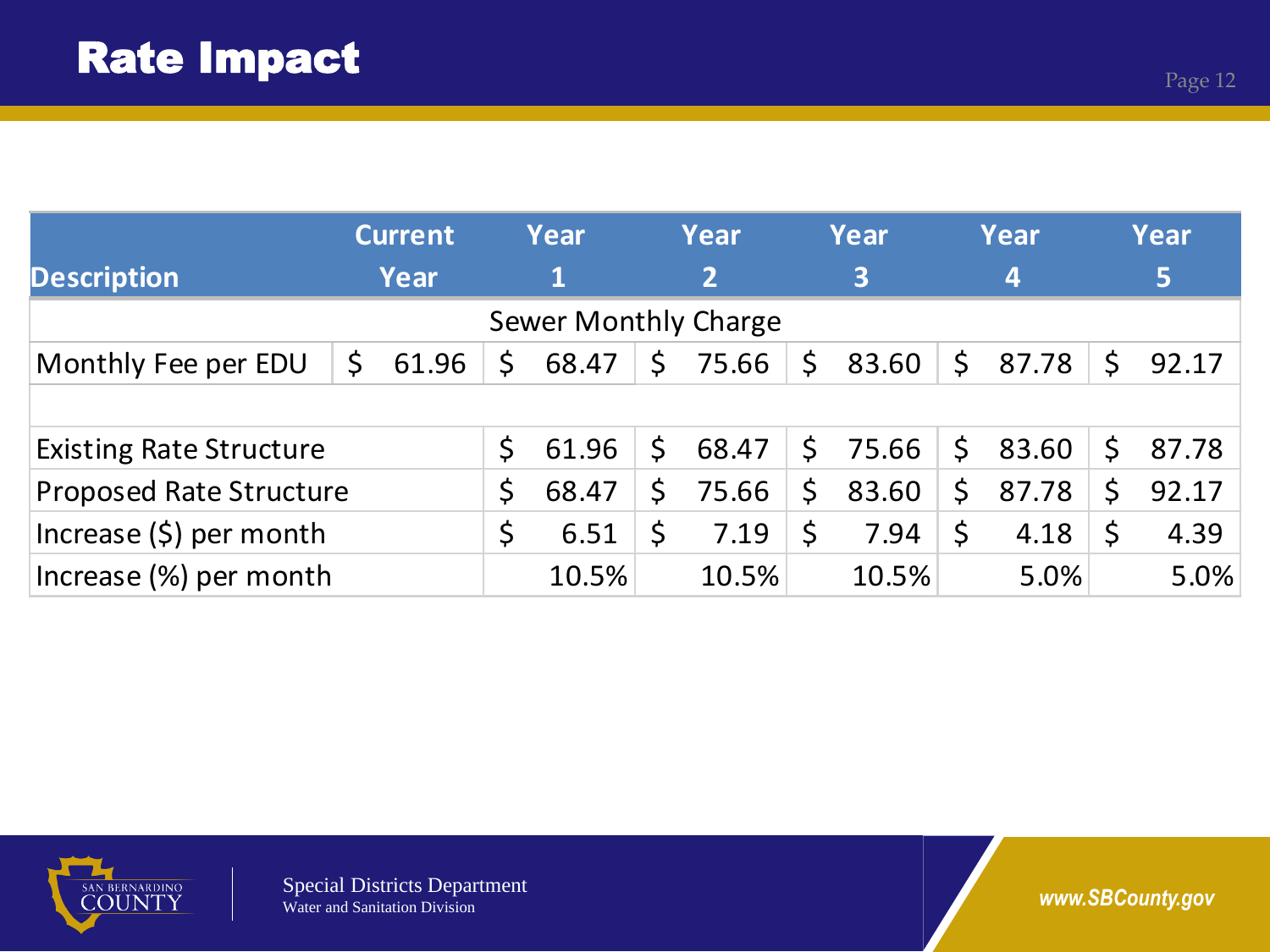**Rate Impact and comparison to neighboring utilities** 



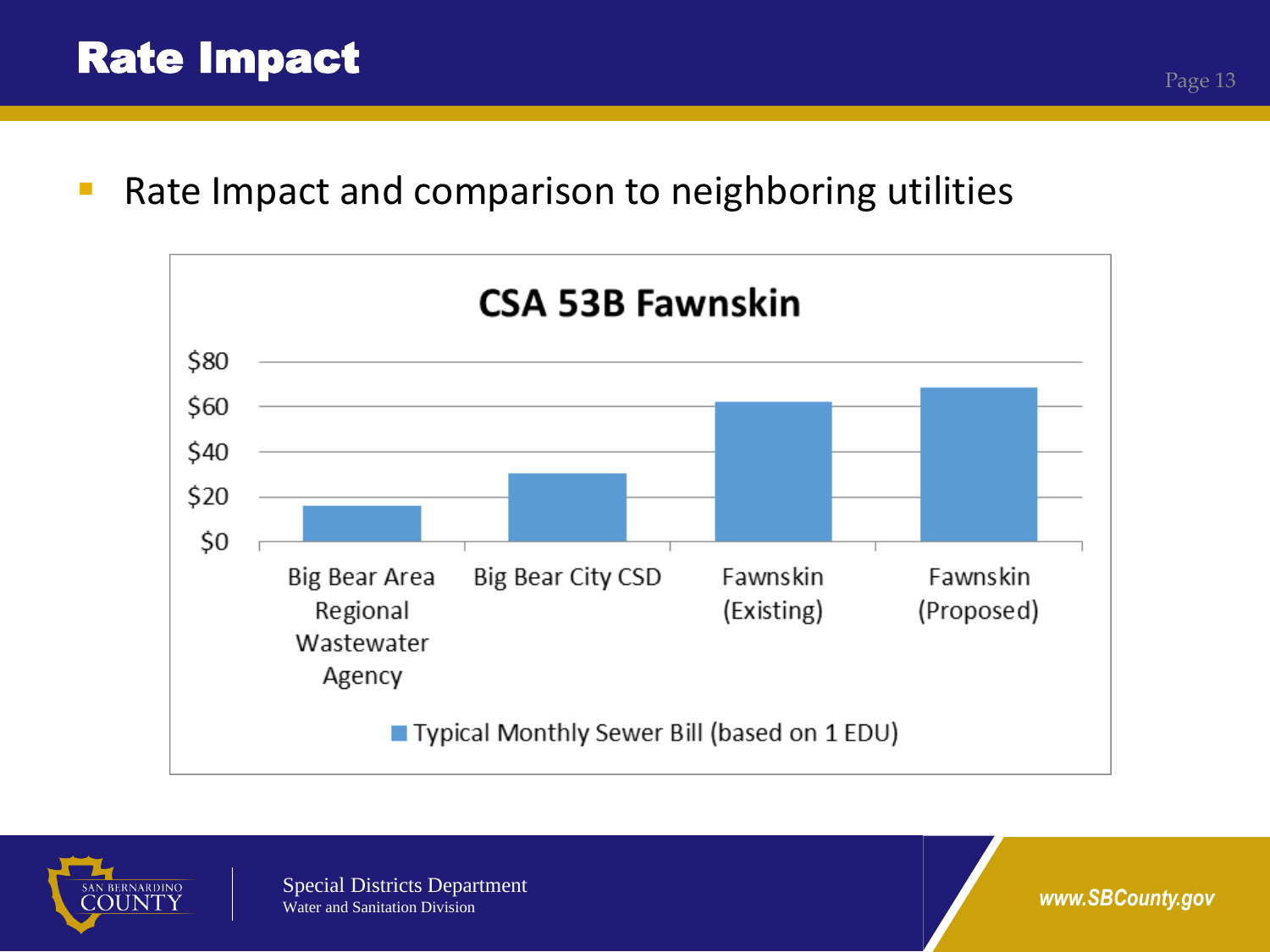- Mail out notice a minimum 45 days in advance of public hearing on the proposed rate increase.
- **Property owners or tenants may submit written protests.**
- Absent a majority protest, Board of Supervisors can adopt the 5-year rate plan.

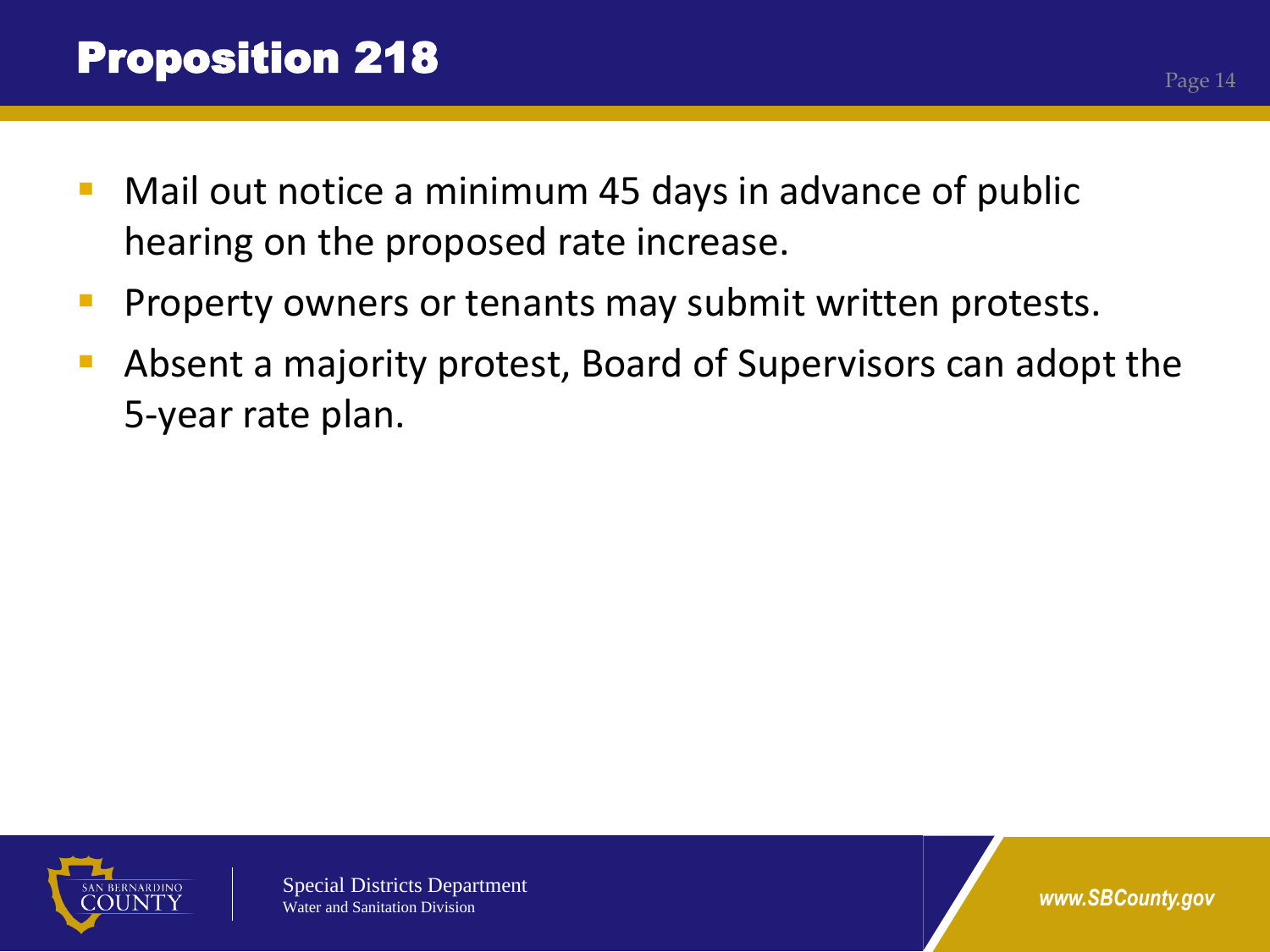- **What if the proposed rates don't pass?** 
	- Regulatory issues which could result in fines to the district
	- Indefinite deferral of capital improvement projects
	- Decreased services
	- Financially insolvent



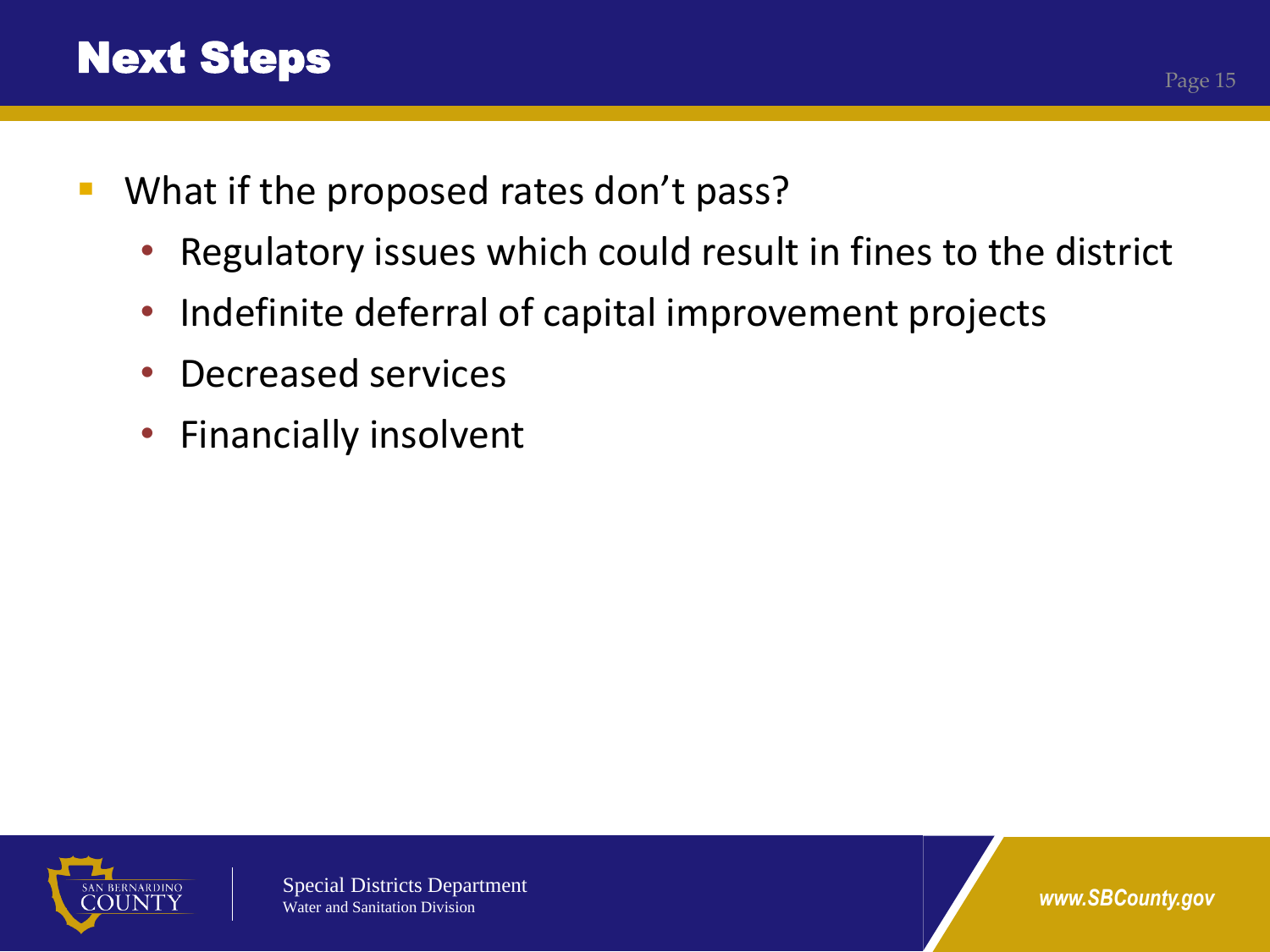- **Present this information at community meetings in January** and February 2017
- **Prop 218 Notices will be sent out mid February**
- **Fiddition Figure 1 Figure 1 Figure 1 Figure 1 Figure 1 Figure 1.**
- Fee adoption at the Board on April 18, 2017
- New Fees (if approved) in place July 1, 2017